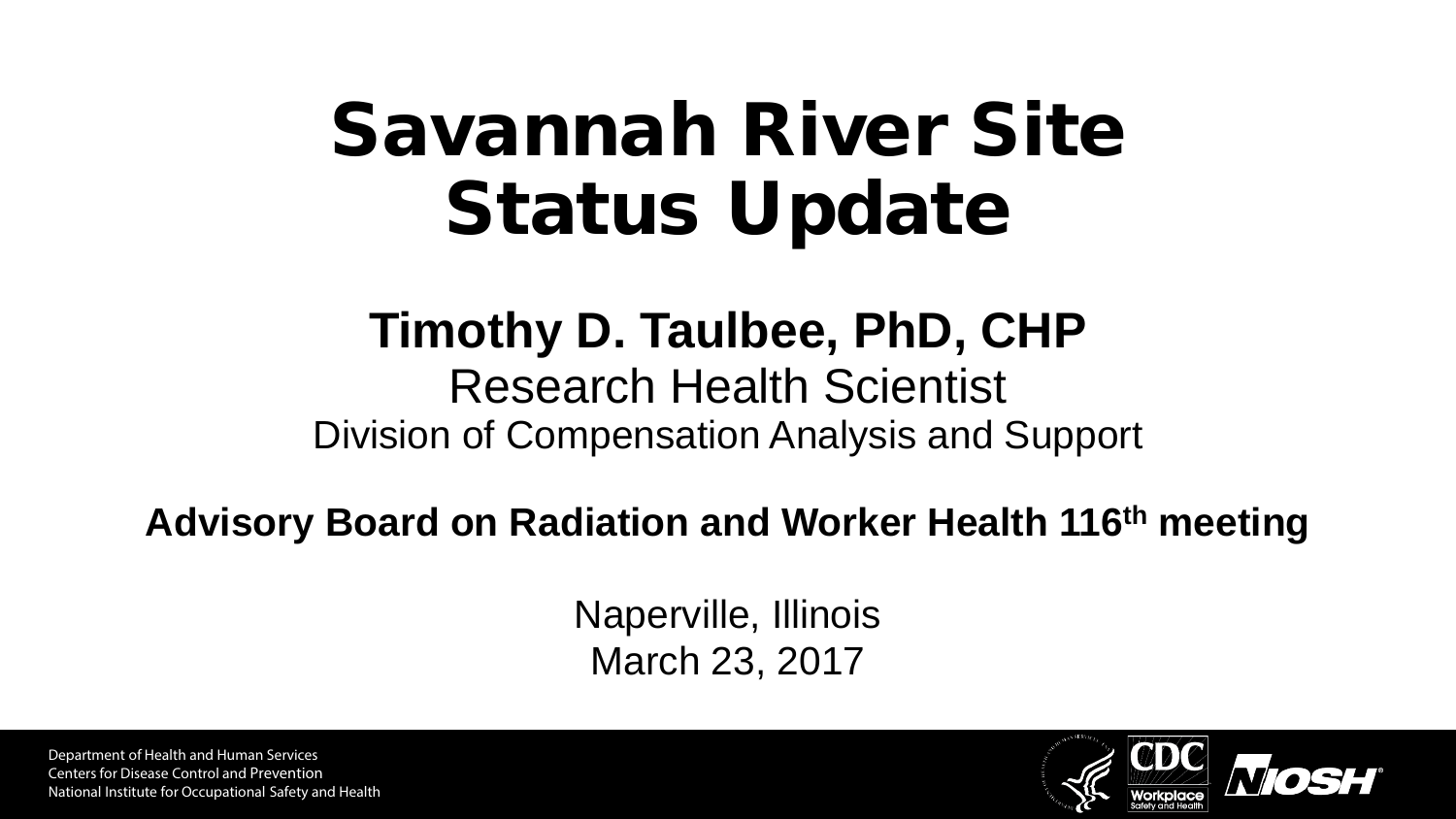## **Status of Deliverables**

| #              | <b>Issue Topic</b>         | <b>Deliverable</b>                              | <b>Initial</b>    | <b>Status</b>    |
|----------------|----------------------------|-------------------------------------------------|-------------------|------------------|
|                |                            |                                                 | <b>Completion</b> |                  |
|                | Co-worker<br><b>Models</b> | Initial or interim ORAUT-OTIB-0081 (Rev 3)      | Oct. 2016         | Nov. 2016        |
|                |                            | Full ORAUT-OTIB-0081 (Rev 4)                    | Feb. 2017         | Jun. 2017        |
| $\overline{2}$ | Neptunium                  | <b>ORAUT-RPRT-0065 - Np Operations</b>          | Aug. 2016         | Sep. 2016        |
|                |                            | <b>ORAUT-RPRT-0077 - Identification</b>         | Sep. 2016         | Nov. 2016        |
|                |                            | <b>ORAUT-RPRT-0080: PuFF Construction</b>       | Dec. 2016         | Feb. 2017        |
| 3              | Thorium                    | ORAUT-RPRT-0070: Thorium Exposures - 1972       | Jan. 2017         | <b>Apr. 2017</b> |
|                |                            | <b>ORAUT-RPRT-0081: Thoron Exposures</b>        | Jan. 2017         | Apr. 2017        |
| $\overline{4}$ | <b>Metal Hydrides</b>      | ORAUT-RPRT-0072: Metal Hydride exposures        | Oct. 2016         | Jan. 2017        |
| 5              | Subcontractor              | <b>Job Plan Evaluation of Construction work</b> | <b>Feb. 2017</b>  | Jun. 2017        |
|                | Follow-up                  |                                                 |                   |                  |

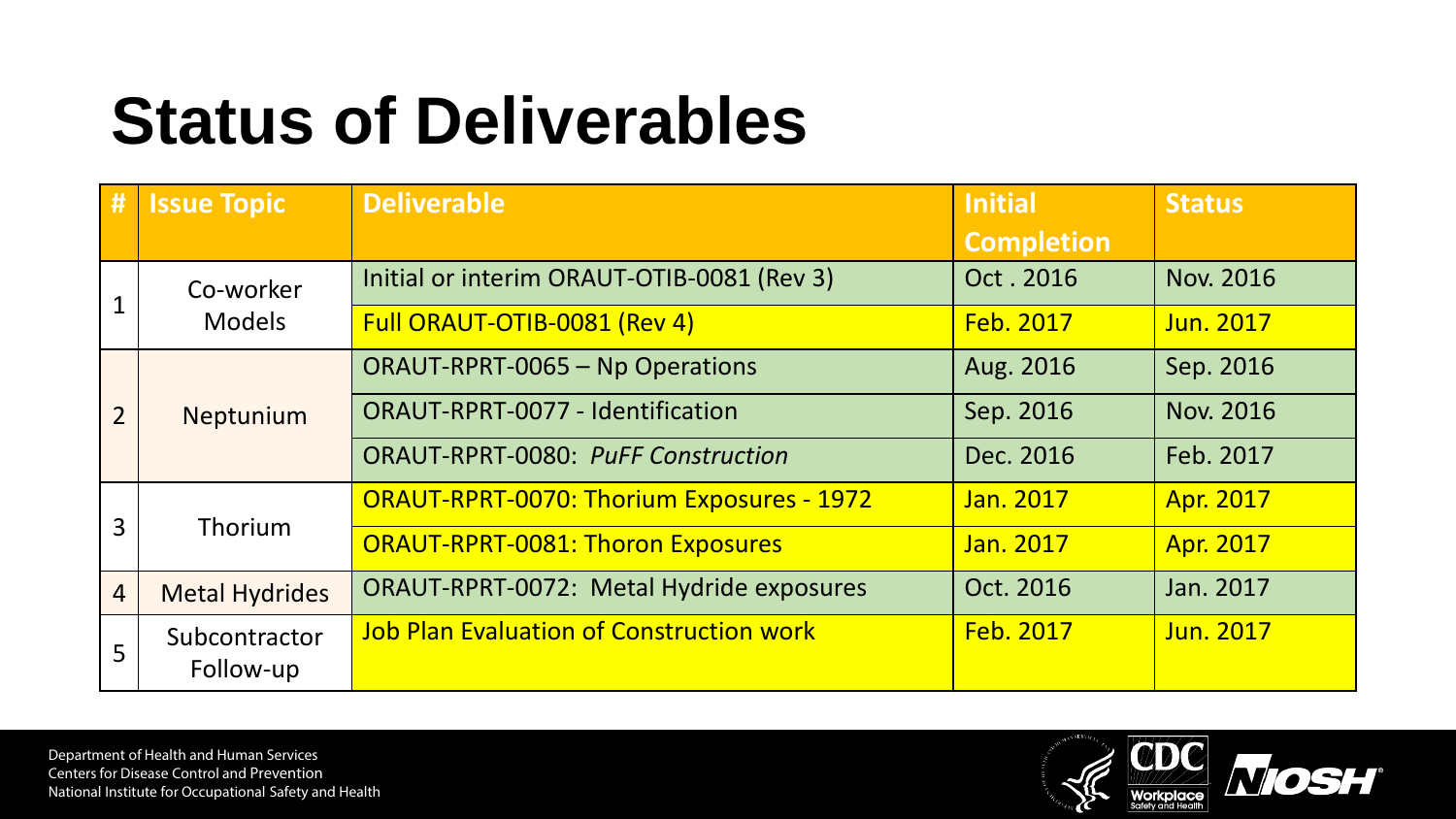## **Co-worker models**

- Revision 3 sent to Advisory Board on Radiation and Worker Health in November
- Revision 4 of ORAUT-OTIB-0081 to contain all remaining radionuclides of interest<sup>1</sup>

### **Additional NOCTS data has been coded, Data completeness and QA verification is progressing. Scheduled completion June 2017**

1Plutonium, uranium, neptunium, mixed fission products, strontium, cesium, and cobalt

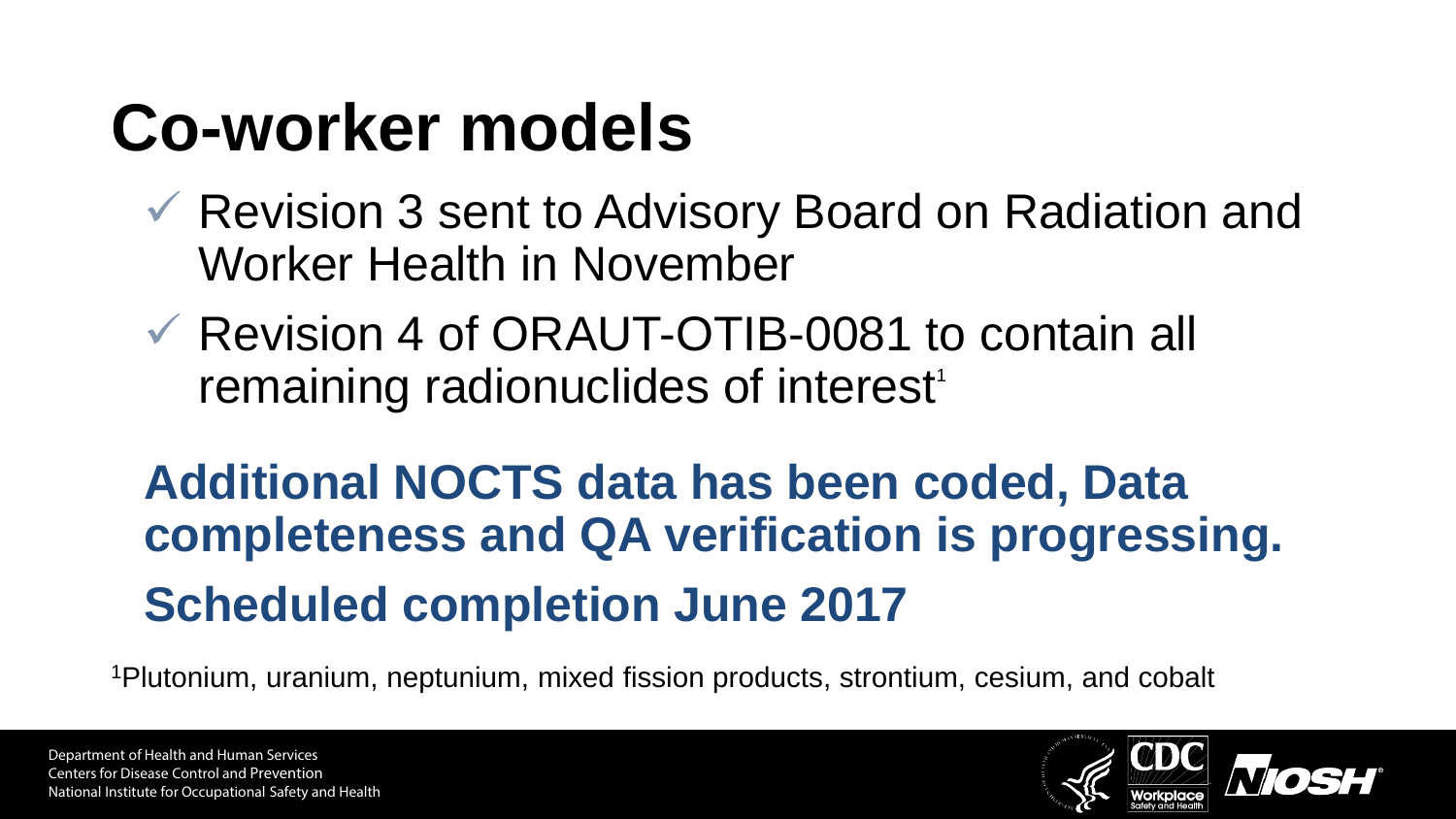## **ORAUT-RPRT-0070:** *Thorium Exposures post 1972 at the Savannah River Site*

- $\checkmark$  Post-1972 Thorium (Th) exposures report to describe SRS Th work and dose reconstruction (DR) methods from 1972-1980 and 1980-1995
- $\checkmark$  After May 1980, will support use of 10% of the DAC to bound the Th doses when Th operations and inventory were minimal (Evaluation based on air monitoring and contamination surveys)

### **Draft Report is undergoing internal review. Scheduled completion April 2017**

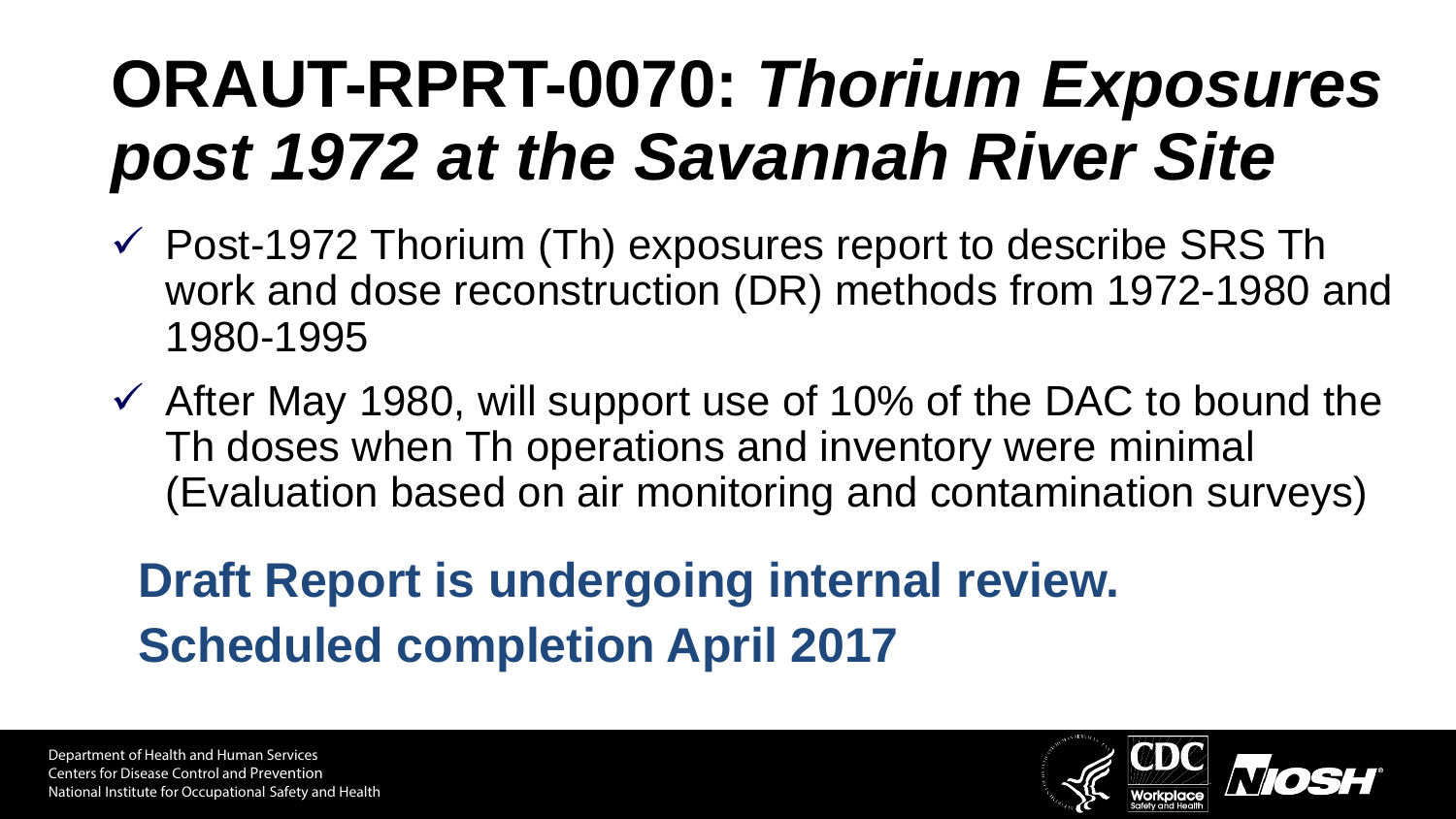### **ORAUT-RPRT-0081:** *Thoron Exposures at the Savannah River Site*

 $\checkmark$  This report will demonstrate the appropriateness of a bounding approach based on tank farm air monitoring.

**Schedule delay due to non-uniformity in the thoron computation methodology. Generic methodology to BERT-0084. ORAUT-RPRT-0081 is being revised to incorporate uniform methodology.** 

**Scheduled completion April 2017**